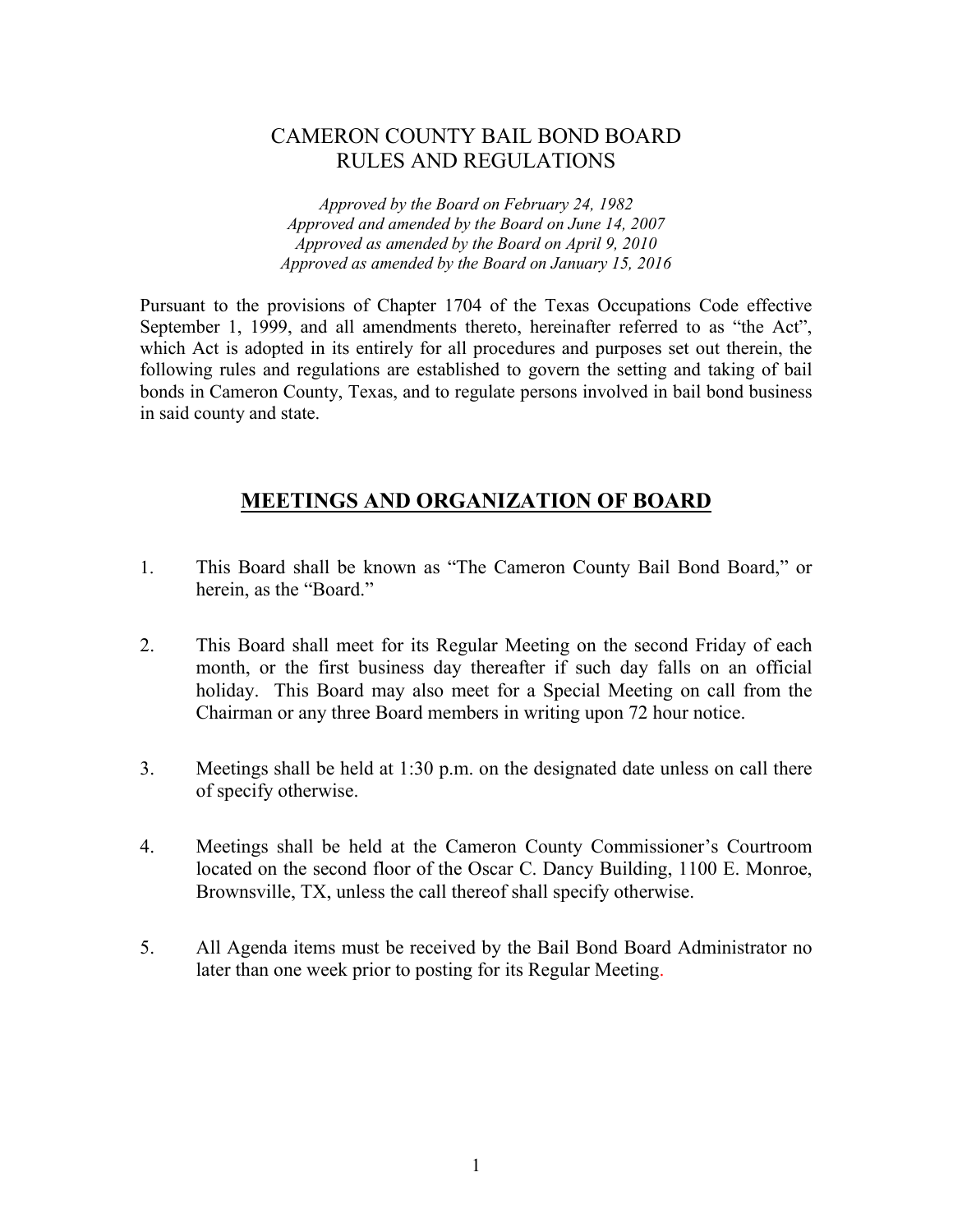- 6. The order of business of each public monthly meeting shall be a follows:
	- (1) Call to Order;
	- (2) Roll Call of Members in Attendance;
	- (3) Pledge;
	- (4) Public Comments (limited to 5 minutes only)
	- (5) Approval of Minutes from the previous meeting;
	- (6) Individual Reports;
	- (7) Discussion and Action Items;
	- (8) Old Business;
	- (9) New Business;
	- (10) Adjournment.
- 7. All notices shall be recorded and posted at the County Clerk's Office bulletin board on the second floor of the Cameron County Administrative Building, 964 E. Harrison, Brownsville, Texas.
- 8. As required by Section 1704.104 of the Texas Occupations Code, notice of the actions taken by the Board at any meeting shall be posted by County Clerk's office bulletin board on the second floor of the Administrative Building, 964 E. Harrison, Brownsville, TX, for ten (10) days before any such action shall take effect.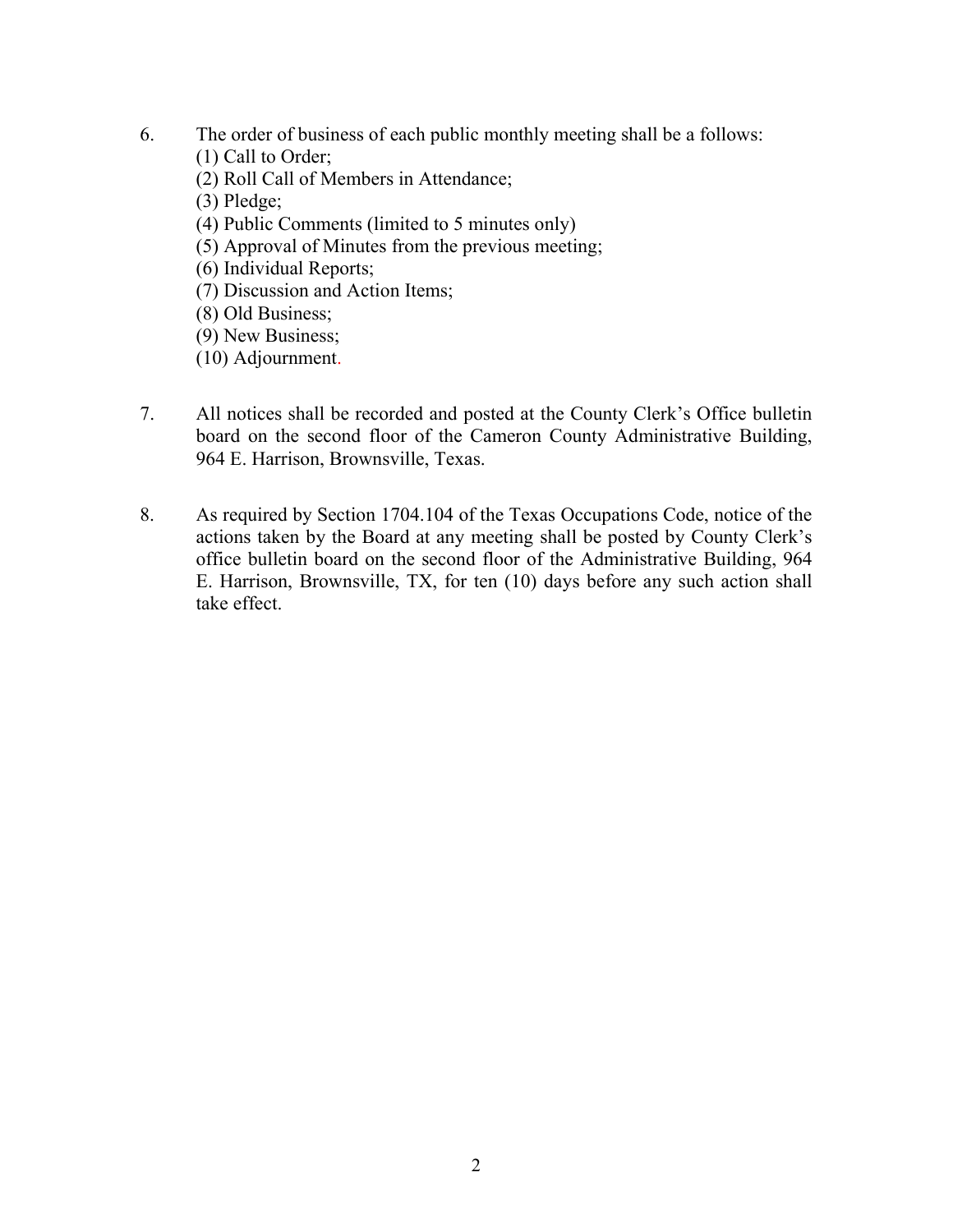#### **BOARD COMPOSITION AND ELECTION OF OFFICERS**

A. The board shall be composed of the following persons:

(1) The sheriff or a designee from the sheriff's office who must be the sheriff's administrator or a deputy sheriff of the rank of at least sergeant;

(2) A district judge of the county having jurisdiction over criminal matters and designated by the presiding judge of the administrative judicial district or a designee of the district judge who is approved by the presiding judge.

(3) The county judge, a member of the commissioners' court designated by the county judge, or a designee approved by the commissioners' court;

(4) A judge of a county court or county court at law in the county having jurisdiction over criminal matters and designated by the commissioners' court or a designee of the judge who is approved by the commissioners' court;

(5) The district attorney or an assistant district attorney designated by the district attorney.

(6) A licensed bail bond surety or agent for a corporate surety in the county elected under Section 1704.0535, or a bail bond surety or agent for a corporate surety licensed in the county who is designated by the elected corporate surety licensed in the county who is designated by the elected surety or agent;

(7) A justice of the peace;

(8) The district clerk or the clerk's designee;

(9) The county clerk or the clerk's designee, if the county clerk has the responsibility over criminal matters;

(10) If appointed the board, the presiding judge of a municipal court in the county;

(11) If the municipality designates a presiding judge in the municipal court system, the presiding judge or a municipal judge from the system designated by the presiding judge;

(12) The county treasurer or the treasurer's designee, if appointed by the commissioners' court in a county that does not have a county treasurer, the person designated by the county commissioners' court to perform the duties of the county treasurer; and

(13) A criminal defense attorney practicing in the county and elected by other attorneys whose principal places of the business are located in the county and who are not legally prohibited from representing criminal defendants or the designee of the criminal defense attorney.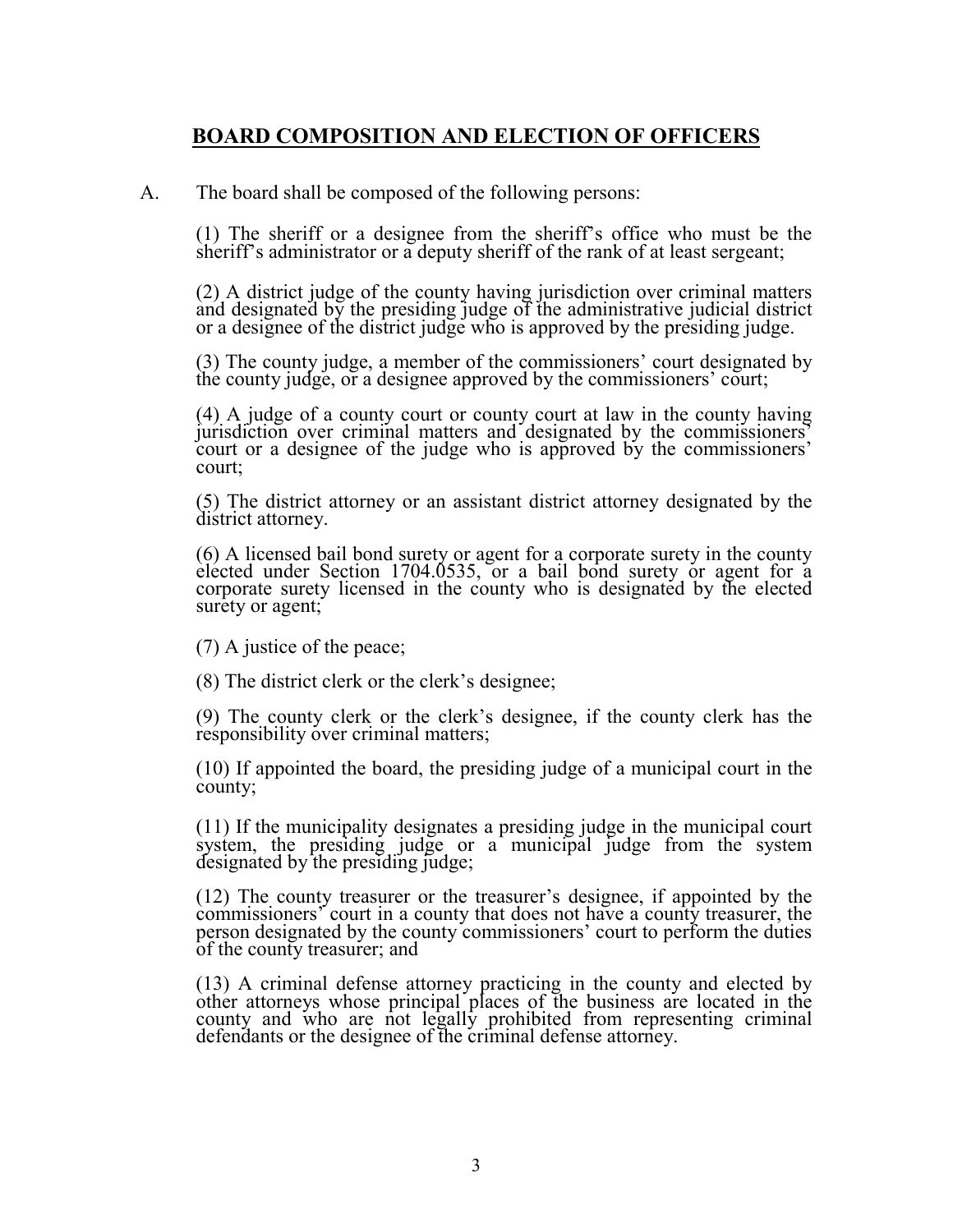- B. Annually, at the Regular January Board meeting, the Board shall nominate and choose from its members by majority vote to serve as Chairman, Vicechairman, and Secretary until the next such annual election unless any of these members disqualified to act in such capacity before the next such annual election. No board member may hold more than one of these three positions at any one time.
- C. In the event of the Chairman's absence from any meeting, the Vice-Chairman shall act as presiding officer. In the event of the Chairman's absence and the Vice-chairman's absence from any meeting, the Secretary shall act as presiding officer.
- D. In the event that the Chairman, Vice-Chairman, or Secretary is disqualified for any reason before the end of his/her term, at the next regular meeting the Board shall nominate and choose from its members by majority vote a new Chairman, Vice-Chairman or Secretary.
- E. With respect to all elections described herein, in the event no member received a majority vote of the cast on the first vote, a second vote shall be taken restricted to the two persons receiving the most votes on the first vote.
- F. The District Attorney or an Assistant District Attorney designated by the District Attorney shall be general counsel for the board.
- G. The Bail Bond Administrator of Cameron County shall be responsible for supervising the receipt of applications; preparation of agendas; the transcripts of proceedings; the maintenance of records and minutes of meeting; publication or postings or notices; and general office affairs not otherwise specifically assigned by these rules and regulations.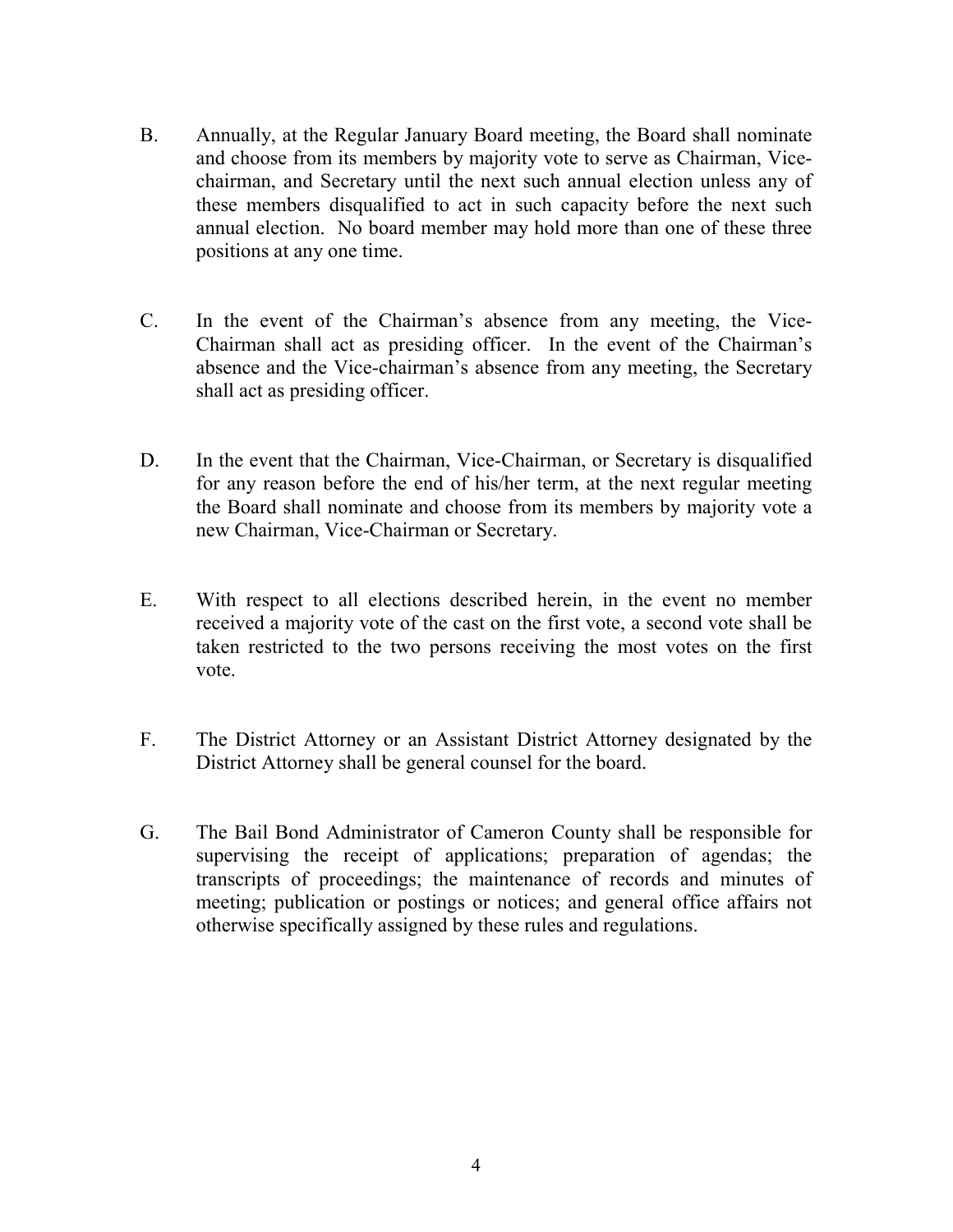- H. Pursuant to **Section 1704.053 and 1704.0535 of the Occupations Code Election of the Bail Bond Surety Board Member;** the Cameron County Bail Bond Board shall hold nominations at its' November Regular Meeting and conduct a secret ballot election on the First Tuesday in December. Bail Bond Sureties and designated agents for corporate sureties licensed in Cameron County, shall elect a licensed Bail Bond Surety Representative to the Cameron County Bail Bond Board.
	- a. The Bail Bond Administration office shall maintain a ballot box (between 9:00 a.m. and 4:30 p.m.) on Election Day. Each qualified bail bond surety or agent of a corporate surety will be asked to vote for one representative on the ballot. The votes will be counted and announced in December's Regular Meeting.
	- b. Each Bail Bond Surety or agent for a corporate surety shall vote in person during the above hours only on Election Day. A proxy vote will be allowed accompanied by a Notarized letter casting the vote.
	- c. The Bail Bond Surety or agent of a corporation receiving a majority of the votes will be the certified winner of the election and will be a member to the Cameron County Bail Bond Board for a one (1) year period. If no single candidate receives a majority of the votes casted a run-off election will be conducted the following Tuesday of the Meeting under the same format and procedures.
	- d. The Bail Bond Surety or agent of a corporate surety that is elected as the Representative shall select a designee in writing to serve at the meetings that the Representative is unable to attend. The Representative shall inform the Bail Bond Administration office in writing of their selected designee within 10 days after being elected. Should the Representative become unable to complete their elected term, the designee shall serve until the Cameron County Bail Bond Board can call a Special Election to elect a licensed surety to finish the unexpired term.

*All proceedings not governed by specific statutory provision or rule this Board shall be conducted in accordance with Roberts Rules of Order and the presiding officer shall be ex-officio Parliamentarian.*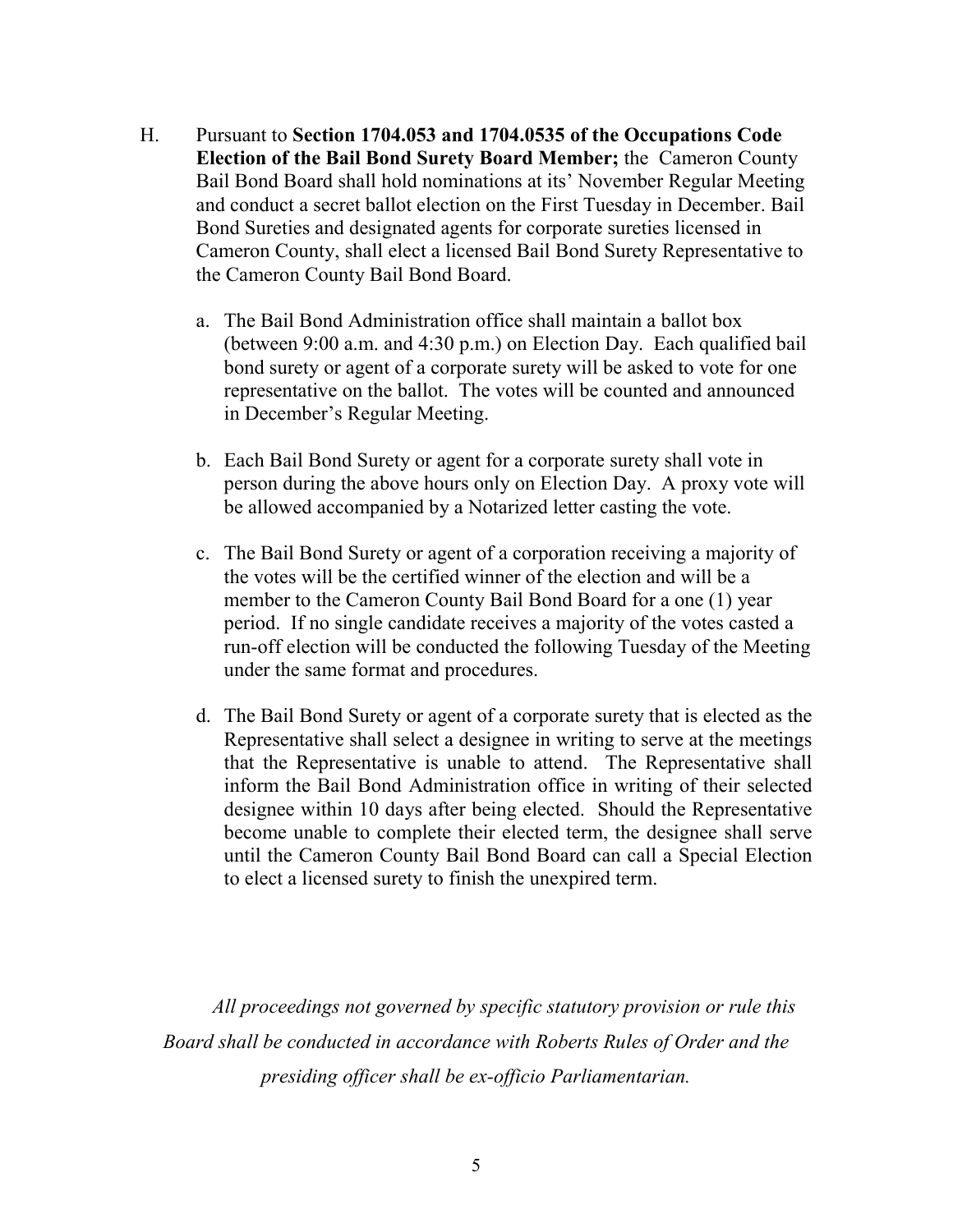### **LICENSING REGULATIONS**

- 1. A new application for a Bondsman's License shall be on the form adopted by this Board and provided by the Cameron County Bail Bond Administrator. The form of this Bondsman's License may be modified by the Board from time to time as deemed necessary by the Board.
- 2. Where a schedule or an appendix is required in connection with an application, same shall be firmly affixed to the application and included within the oath as if set fourth in the body of the application.
- 3. An applicant shall submit an original and twelve copies of his/her application to the Bail Bond Administration office, along with a nonrefundable application fee then in effect;

| \$500.00 | <b>Corporate Surety License</b>       |
|----------|---------------------------------------|
| \$500.00 | <b>Sole proprietor Surety License</b> |
| \$35.00  | <b>Employee Agent License</b>         |

- 4. Application Eligibility and Requirements:
	- A. Where any individual proposes to act for a firm or corporation, a separate application must be submitted for each such individual.
	- B. Where an applicant proposes to do business under an assumed name, proof shall be submitted showing registration of said name with County Clerk of Cameron County.
	- C. Each application shall be submitted in the name of the person seeking the license provided that corporation must comply with the requirements of Section 1704.154 and subsequent amendments.
	- D. Applications must be submitted thirty-one (31) days prior to placement in the agenda for consideration.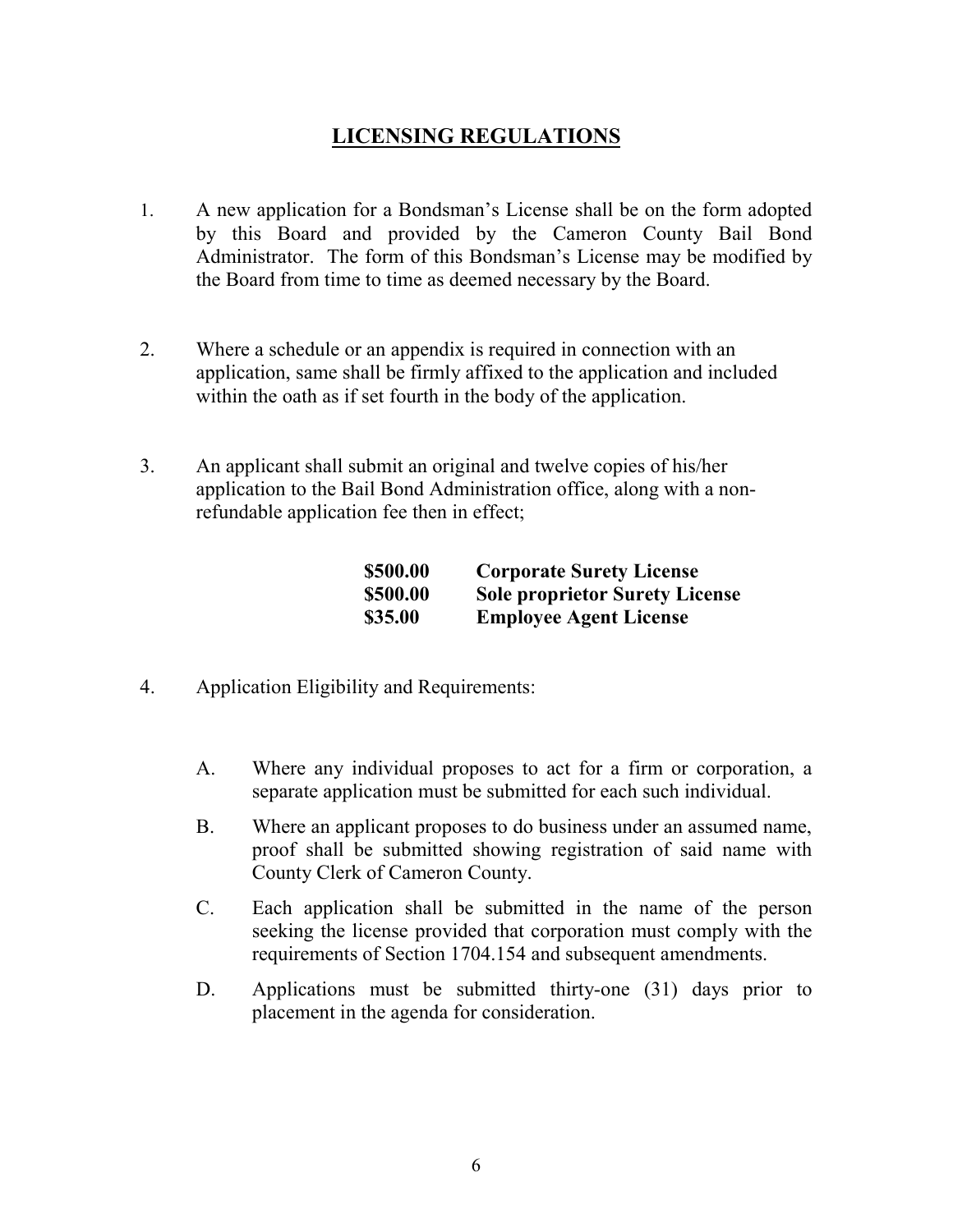- E. To be eligible for license under Chapter 1704 of the Texas Occupations Code, an applicant, including an agent designated by a corporation in an application, must:
	- (1) be a resident of this state and a citizen of the United States;
	- (2) be at least 18 years of age;
	- (3) possess the financial resources required to comply with Sections 1704.160, unless the applicant is acting only as a designated agent for a corporation holding a license under this chapter; and
	- (4) submit documentary evidence that, in the two years preceding the a license application is filed, the individual:
		- (a) has been continuously employed by a person licensed under this chapter for at least 1 year and for not less that 30 hours a week, excluding annual leave, and has performed duties that encompass all phases of the bonding business; and
		- (b) completed in person at least eight hours of continuing legal education in criminal law courses or bail bond law courses that are approved by the State Bar of Texas and that offered by an accredited institution of higher education in the state.
- F. To be eligible for a license under Chapter 1704 of the Texas Occupations Code, a corporation must be:
	- (a) chartered or admitted to do business in this state; and
	- (b) qualified to write fidelity, guaranty, and surety bonds under the Insurance Code.
- G. Sections E (4) (a) and E (4) (b) above do not apply to an application for or the issuance of an original license to an individual who applies to operate the bail bond business of a license holder who has died if the individual is related to the decedent within the first degree by consanguinity or is the decedent's surviving spouse.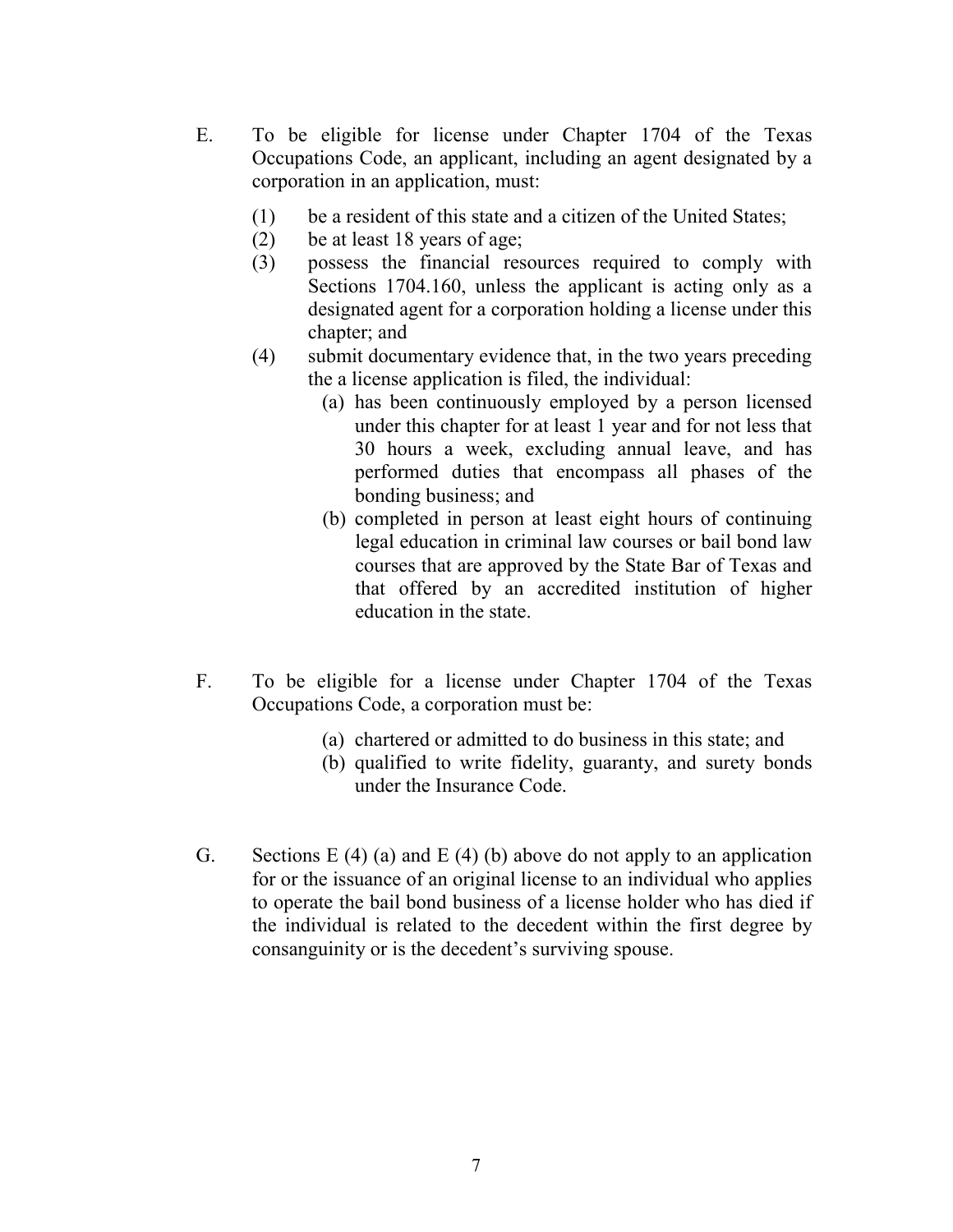- H. To be eligible for a license under these rules and regulations, and under Chapter 1704.152(a) of the Texas Occupations Code, applicants (except for those applicants exempted under F above) shall submit the following information with their application to the Bail Bond Administrator to satisfy the "documentary evidence" requirement for licensing proving the applicant in the two years preceding the date of the application is filed has been continuously employed in the bail bond business by a person licensed under this chapter for at least one year and for not less than 30 hours per week, excluding annual leave, and has performed duties that encompass all phases of the bonding business; and completed in person at least eight hours of continuing legal education in criminal law courses or bail bond law courses that are approved by the State Bar of Texas and that are offered by an accredited institution of higher education in the state:
	- (a) Tax Records;
	- (b) Copies of employee time sheets;
	- (c) Payroll Stubs;
	- (d) Employer affidavit(s). The form of this affidavit shall be form adopted by this Board and set forth as Appendix B to these rules and regulations. The form of this affidavit may be modified by the Board from time to time as deemed necessary by the Board;
	- (e) Applicant affidavit. The form of this affidavit shall be in the form adopted by this Board and set forth as Appendix C to these rules and regulations. The form of this affidavit may be modified by the Board from to time as deemed necessary by the Board; and
	- (f) Certification(s) to establish proof of completion of the required continuing legal education or bail bond law courses.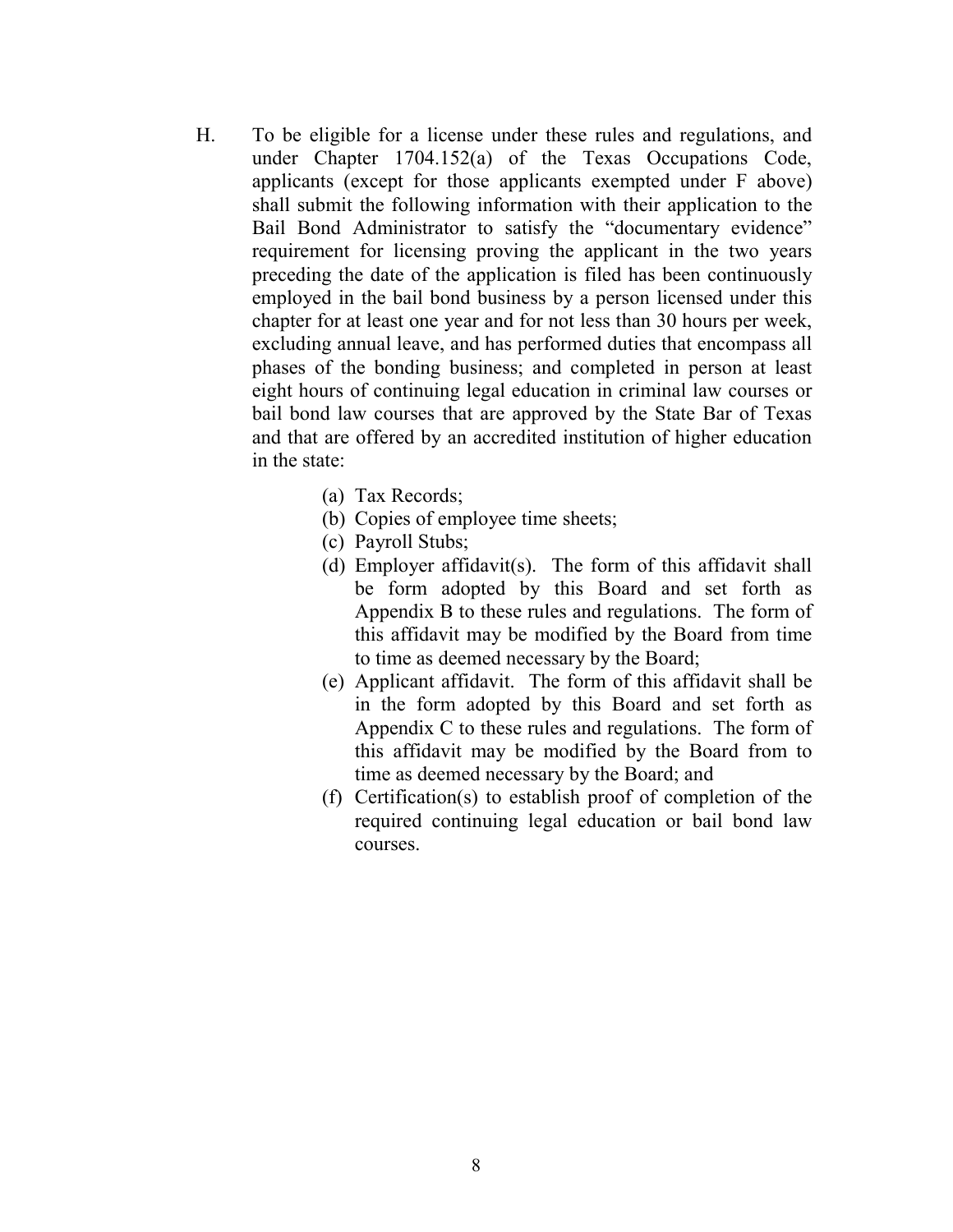## **ACTION UPON APPLICATIONS**

- 5. The Bail Bond Administrator shall cause such investigation to be made as has been established by resolution of the Board or as is required by law.
- 6. The required criminal history background check may be conducted through the Department of Public Safety. The applicant is required to complete the form(s), pay the fee required by the Texas Department of Public Safety so that the background check will be conducted by such law enforcement entity, and authorize the Department of Public Safety to forward directly to the Bail Bond Board Administrator the result of the criminal background check.
- 7. Upon completion of such investigation the administrator shall furnish a complete copy of all reports together with a copy of the application to each member of the Board no less than three (3) days prior to the meeting at which the application is to be considered.
- 8. Any application shall be considered at the regular meeting or called meeting of the Board next scheduled thirty-one (31) days or more from the date of the submission of the Application (and twelve copies of the same) to the Bail Bond Administrator.
- 9. Each individual applicant shall be notified by the Bail Bond Administrator to appear in person before the Board on the date of his/her application is to be considered for questioning under oath as the Board or any of its members shall deem proper otherwise the application will not be considered.
- 10. Discussion of applicants and applications shall be in an open meeting.
- 11. The Board shall vote on each application separately.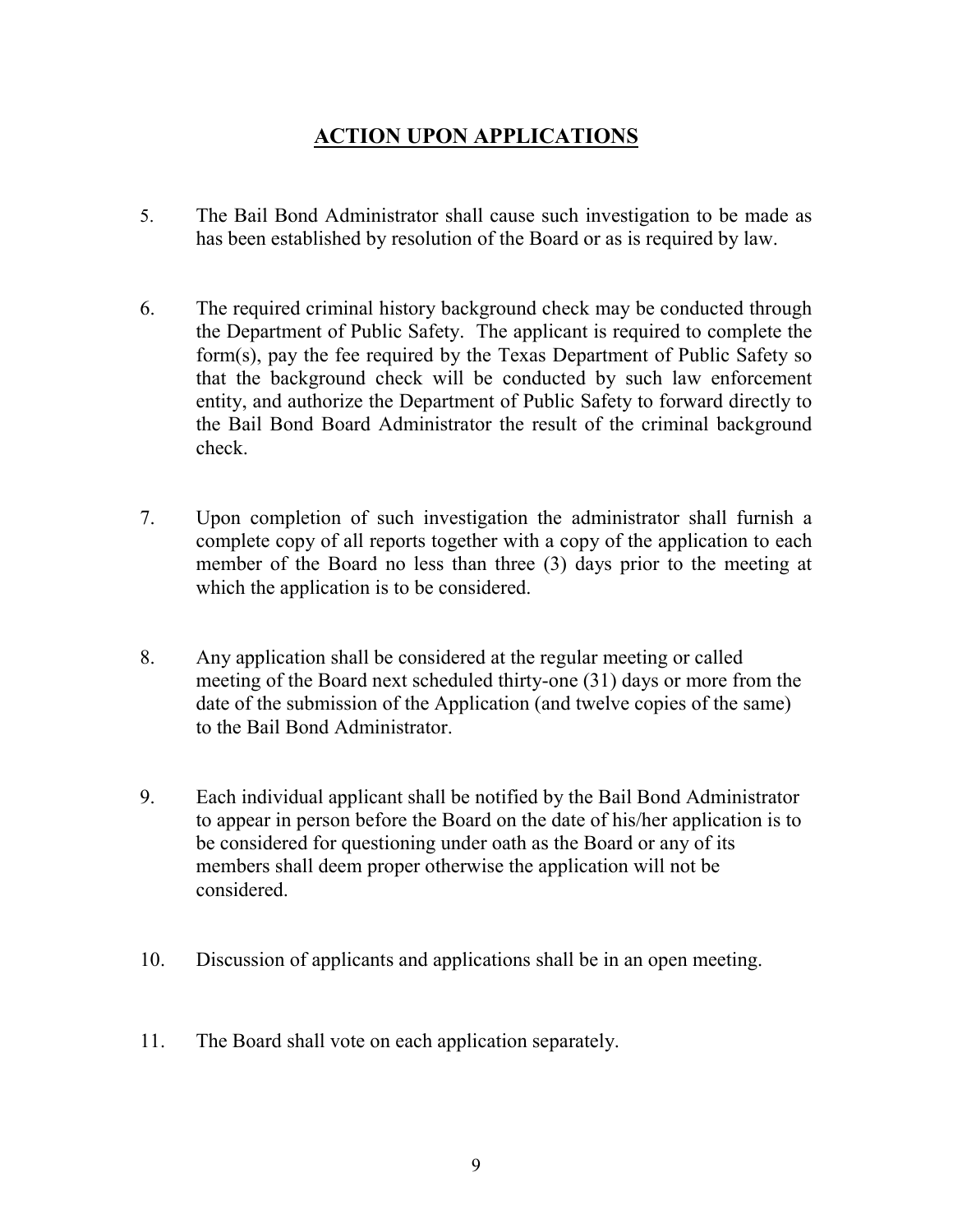12. In the event that any such application is in order except that a satisfactory criminal background check has not been received, such application may be approved by the Board by majority vote, subject to the receipt of a satisfactory criminal background check by the Cameron County Bail Bond Administrator. In such case, the applicant may not act as a bondsman unless and until the Cameron County Bail Bond Administrator certifies in writing that a satisfactory criminal background check has been received by the Texas Department of Public Safety, and the action taken by the Board approving such application pending such check has been posted by the County Clerk's Office on the bulletin board on the first floor of the Cameron County Administrative Building 964 E. Harrison, Brownsville, TX for ten (10) days, whichever is later.

#### **LICENSE RENEWALS**

- 13. Issued licenses shall expire 24 months after the date of issuance and may not be renewed unless an application for renewal is filed with the Board at least thirty-one (31) days before expiration.
- 14. Renewal applications will be received thirty-one (31) days prior to the expiration date of a license, accompanied by a non-refundable fee of five hundred dollars (\$500), and such applications shall have the same form and content as an application for an original license. If applicant's current license has not been suspended or revoked, if the renewal application complies with all requirements of the Act, and if the Board knows of no legal reason why the application should not be renewed, the license may then be renewed for a period of twenty-four months in like manner.
- 15. No licenses shall be granted or renewed if the applicant has unpaid final judgments (in Cameron County, Texas, any other county in Texas, or in any other state of the United States) unless the applicant has deposited with the court cash or a supersedeas bond in the amount of the final judgment pending (1) ruling on a timely filed motion for new trial; or (2) an appeal.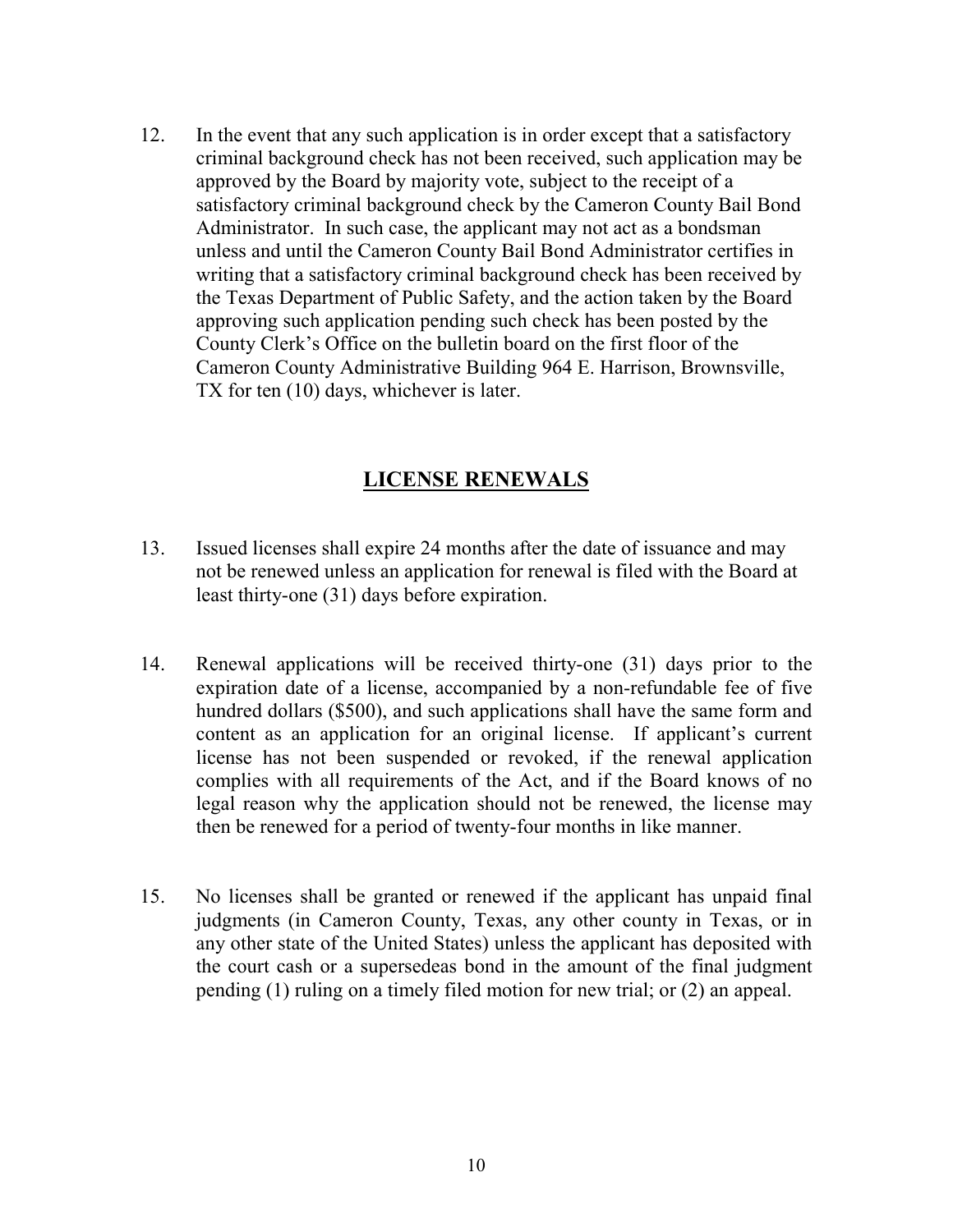### **REAL PROPERTY SECURITY, RETURN OF REAL PROPERTY SECURITY**

- 16. Deeds of trust of property executed under Sec. 1704.155 of the Texas Occupations Code shall be recorded by the Treasurer, at the cost of the applicant, in the filing and recording office of the County Clerk.
- 17. Upon the demand of licensee who discontinues the posting of bail, either voluntarily or otherwise, and who qualifies under the Act for a return of his/her security, the Treasurer shall execute a release in proper form to be recorded.

### **LIMITATIONS ON POSTING OF BAIL**

- 18. No person/attorney shall post bail bonds in Cameron County unless licensed by this Board and in good standing.
- 19. No corporate insurance surety shall post bail bonds in Cameron County unless the surety and its agent are licensed, in good standing and have a current, un-expired power of attorney on file with the County, except with the approval of the Board in accordance with these Rules and Act.

#### **COMPLIANCE WITH RULES**

- 20. As soon as practical after the approval of these Rules, The Bail Bond Administrator shall review all current licenses to see that each is in compliance with these Rules. Notice of any deficiency shall be given in writing to the licensed bondsman at its mailing address by certified mail. Such notice shall advise the licensed bondsman that he has thirty (30) days in which to bring his license into compliance with these rules.
- 21. Failure to bring his license into compliance within thirty (30) days shall result in the temporary suspension of the license pending compliance.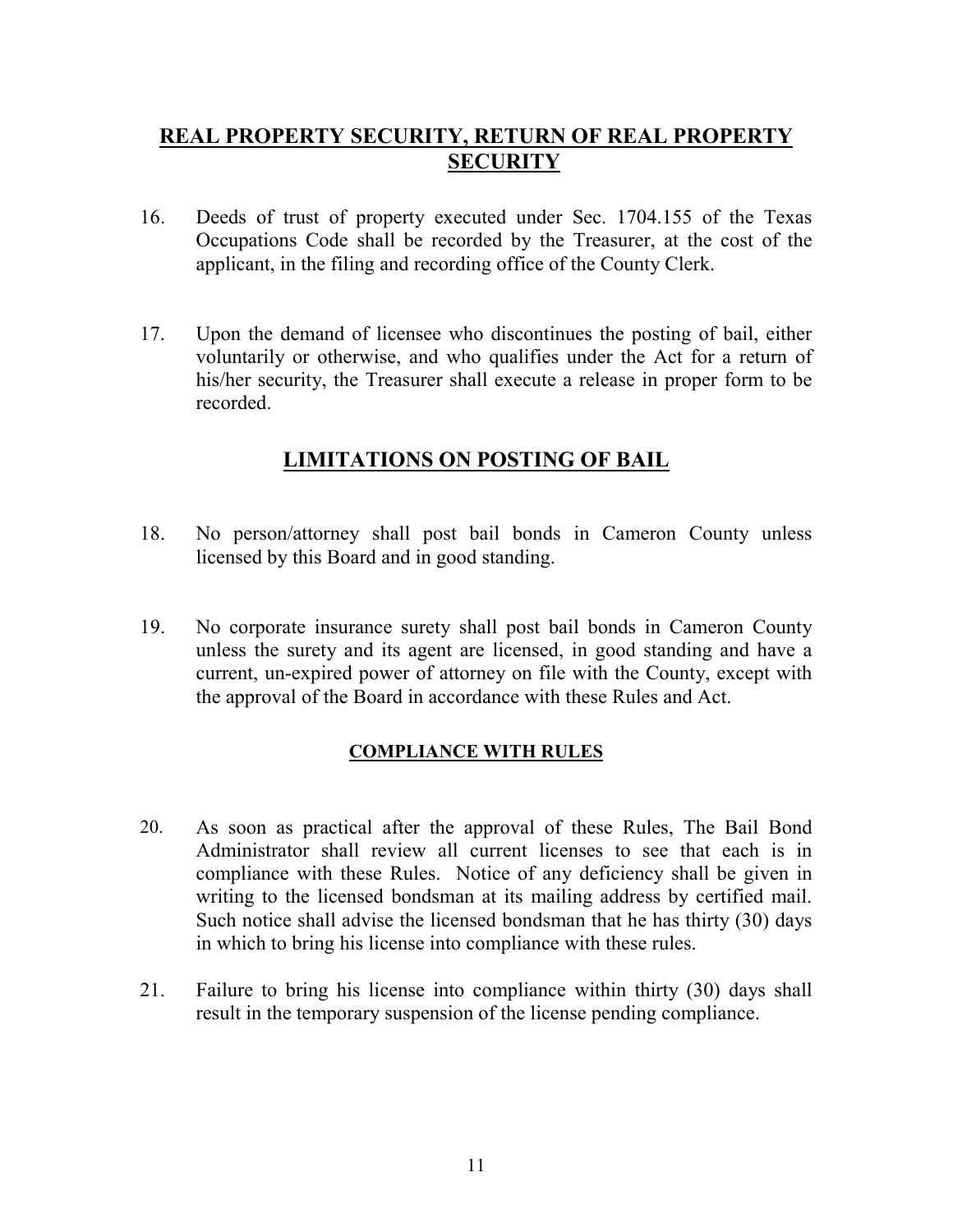- 22. Such suspension shall be called to the attention of the Board at its next meeting. The Board may continue the suspension, reinstate the license, or give notice of a hearing on a revocation of such license. Such license may not be revoked unless the licensed bondsman has at least ten (10) days notice of said hearing by certified mail.
- 23. The Board shall maintain a current list of all licensed bondsmen containing the following information: (1) license number, (2) name of license bondsman, (3) mailing address of licensed bondsman, (4) street address of licensed bondsman, (5) all phone numbers per employee (6) assumed name, if any, (7) name and street and mailing address of all authorized agents and employee business address (8) whether licensed bondsman is individual, partnership or corporation.
- 24. Such list shall be public information and copies shall be disseminated to board members as soon as practical after any change on said list.

## **TAKING OF BAIL**

- 25. All bonds shall be written upon the official bond forms promulgate by the Cameron County Bail Bond Board.
- 26. Persons posting bond under license issued pursuant to this Act shall legibly show the number of their license and the county of its issuance.
- 27. No person may act as a bondsman except:
	- (A) Persons licensed under this Act , and
	- (B) Persons licensed to practice law in this state who may execute bail bonds or act as surety for persons they represent in criminal cases provided that such attorney complies with the provisions below labeled ATTORNEY SURETY BONDS.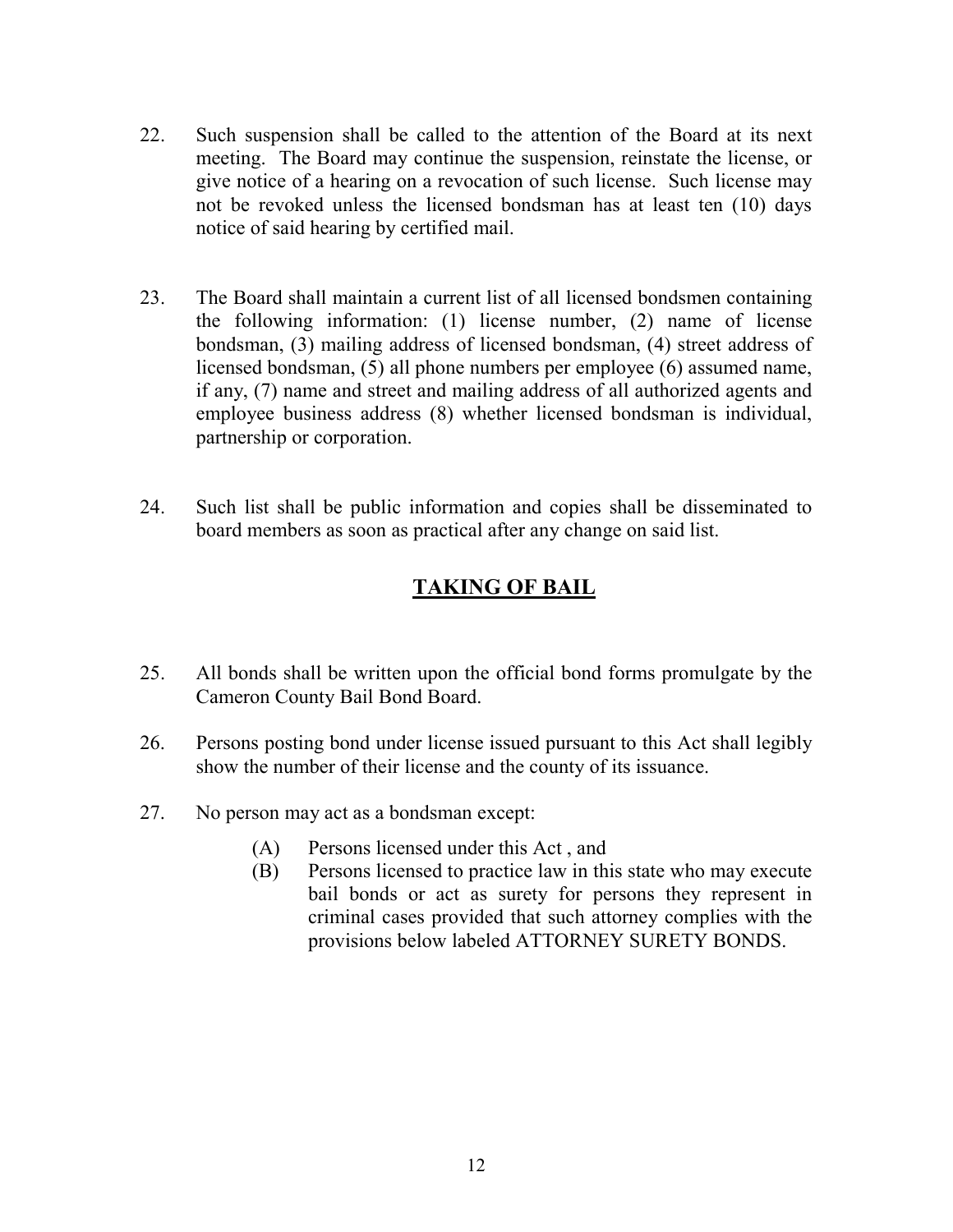### **RECORD KEEPING/INSPECTION REQUIREMENTS**

- 28. Each bail bond surety or an agent of a bail bond surety is required to comply with the records requirements prescribed herein.
- 29. Each bail bond surety or an agent of a bail bond surety shall maintain;
	- (A) a record of each bail bond executed by the licensed holder; and
	- (B) a separate set of records for each county in which the license holder is licensed.
- 30. Additionally, each bail bond surety or an agent of a bail bond surety must maintain, for each bail bond executed, a duplicate copy of the receipt provided to the person whom the bail bond surety or an agent of a bail bond surety executes a bail bond, which must contain the following information:
	- (A) the docket number and style of the case, including the court in which the bond is executed;
	- (B) the name of the defendant released on bond;
	- (C) the amount of the bail set in the case;
	- (D) the amount and type of security held by the license holder; and
	- (E) a statement of:
		- 1) whether the security held by the licensed holder is:
			- i. for the payment of a bond fee; or
			- ii. to assure the principal's appearance in court; and
		- 2) the conditions under which the security will be returned.
- 31. Each bail bond surety or an agent of a bail bond surety shall, before renewing a license, submit for inspection to the Board, or a person designated by the Board, the records required under this section. These records are limited to records for bonds which have been disposed of in the preceding four (4) years.
- 32. The records required under this section shall be made available for inspection upon reasonable notice of demand on a bail bond surety or an agent of a bail bond surety by the Board or an authorized representative of the Board, including the Bail Bond Administrator. Twenty-four (24) hours notice by fax, hand delivery, or telephone call to the licensed holder or his/her/its agent or employee is presumed reasonable.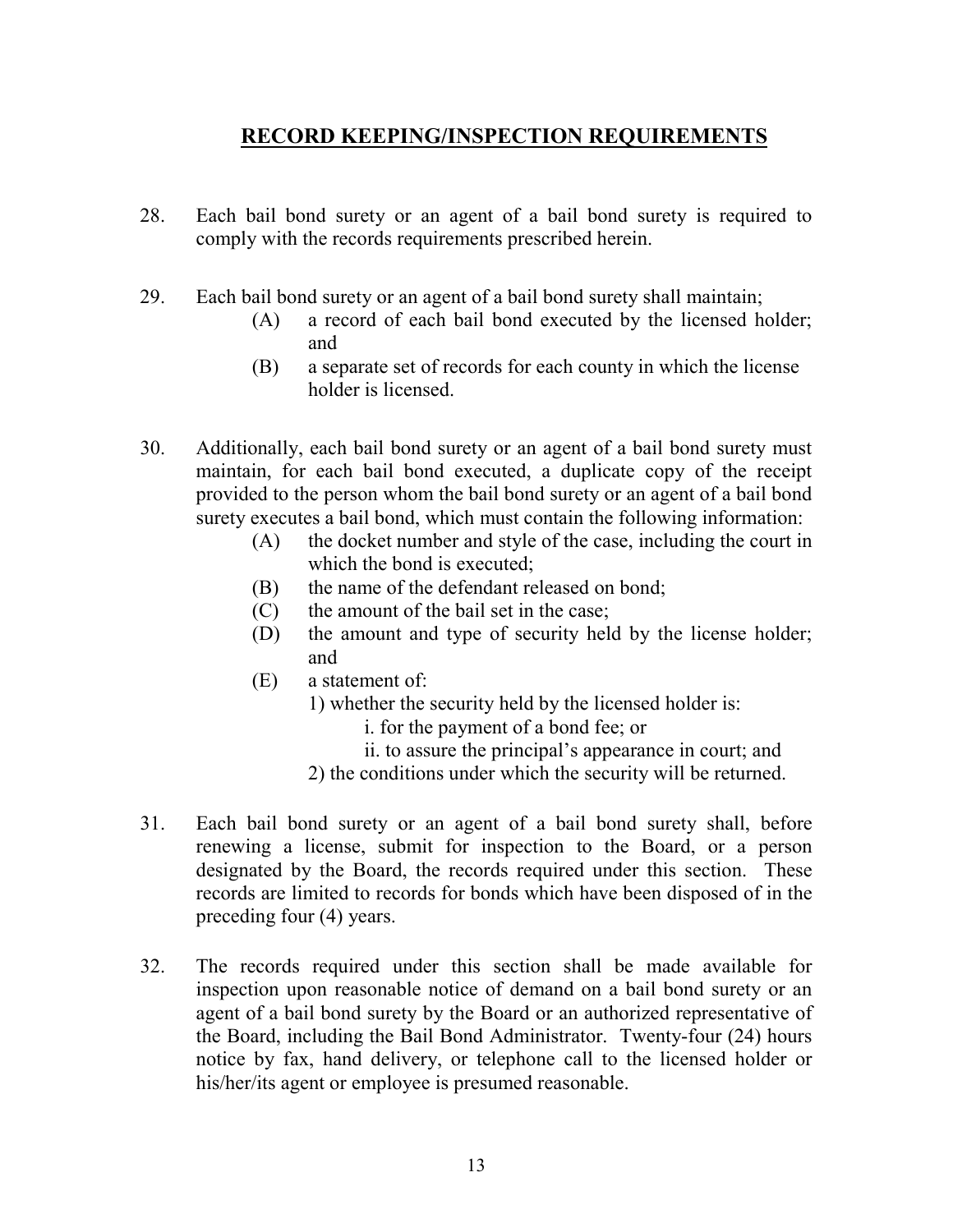# **ATTORNEY SURETY BONDS**

- 33. Except as provided by these provisions, a person not licensed under this chapter may execute a bail bond or act as a surety for another person in any county in this state if the person:
	- (A) is licensed to practice law in this state;
	- (B) at the time the bond is executed or the person acts as a surety, files a notice of appearance as counsel of record in the criminal case for which the bond was executed or surety provided or submits proof that the person has previously filed with the court in which the criminal case is pending the notice of appearance as counsel of record; and
	- (C) certifies by sworn statement:
		- 1) he or she has assets subject to execution for the amount of the bond; and
		- 2) the attorney-client relationship arose under conditions not in violation of the published rules and regulations of the State Bar of Texas.
- 34. A person executing a bail bond or acting as a surety under these provisions may not engage in conduct involved with that practice that would subject a bail bond surety to license suspension or revocation under Chapter 1704 of the Texas Occupations Code or under these Rules. If the Board determines that a person has violated this section, the Board may suspend or revoke, permanently or temporarily, the person's authorization to post a bond or act as a surety, in the same manner as bondsmen pursuant to these Rules.
- 35. An attorney surety bond will be reviewed by the Bail Bond Administrator for compliance. The administrator shall notify the Board immediately if the attorney surety entered a bond not in compliance with these Rules or the Act, or engaged in conduct that would subject a bail bond surety to license suspension or revocation.
- 36. A person executing a bail bond or acting as a surety under these provisions is not relieved of liability on the bond solely because the person is later replaced as attorney of record in the criminal case.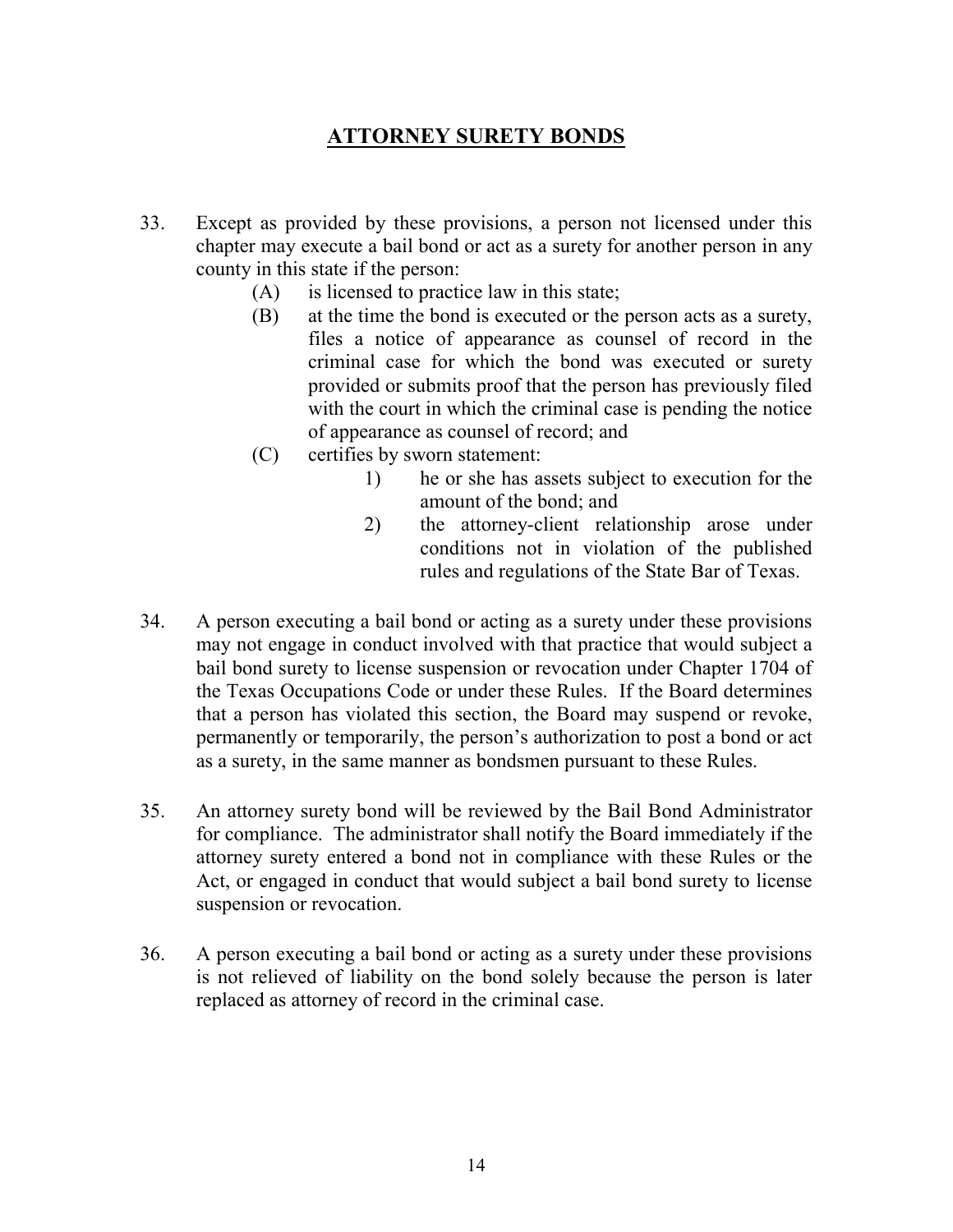- 37. The Board shall investigate an action by an attorney surety if the Board receives a sworn complaint stating reasonable cause to believe that a violation of these Rules and Regulations, the Texas Occupations Code, the Texas Rules of Discipline governing attorneys, or a felony or crime involving moral turpitude.
- 38. The Board shall conduct a hearing with notice in compliance with Section 1704.254 of the Texas Occupations Code.
- 39. An attorney's permission to write an attorney surety bond may be temporarily or permanently suspended or revoked for violation of these Rules and Regulations, the Texas Occupations Code, the Texas Rules of Discipline governing attorneys, or a felony or crime involving moral turpitude.

# **APPROVAL OF BOND BY COUNTY OR MUNICIPALITY REQUIRED**

- 40. As to bail for prisoners in the Cameron County Jail or for persons who are to be Delivered to the Sheriff of Cameron County, bail shall not be effective until approve by the Sheriff of Cameron County or one of his/her deputies.
- 41. As to bail for persons under process from Municipal Corporation lying wholly or partially in Cameron County, bail shall not be effective until approved by the official designated by such municipality.

### **EXEMPTIONS**

- 42. Pre-trial release bonds, personal recognize (PR) bonds, and cash bonds, are deemed exempt from these Rules and Regulations.
- 43. Where any unlicensed person attempts to post bail under an exemption authorized by law, the Sheriff (or his deputy) or the municipality shall obtain written proof under oath of the exemption.
- 44. No person who receives compensation for posting bail may be exempt as a co-surety.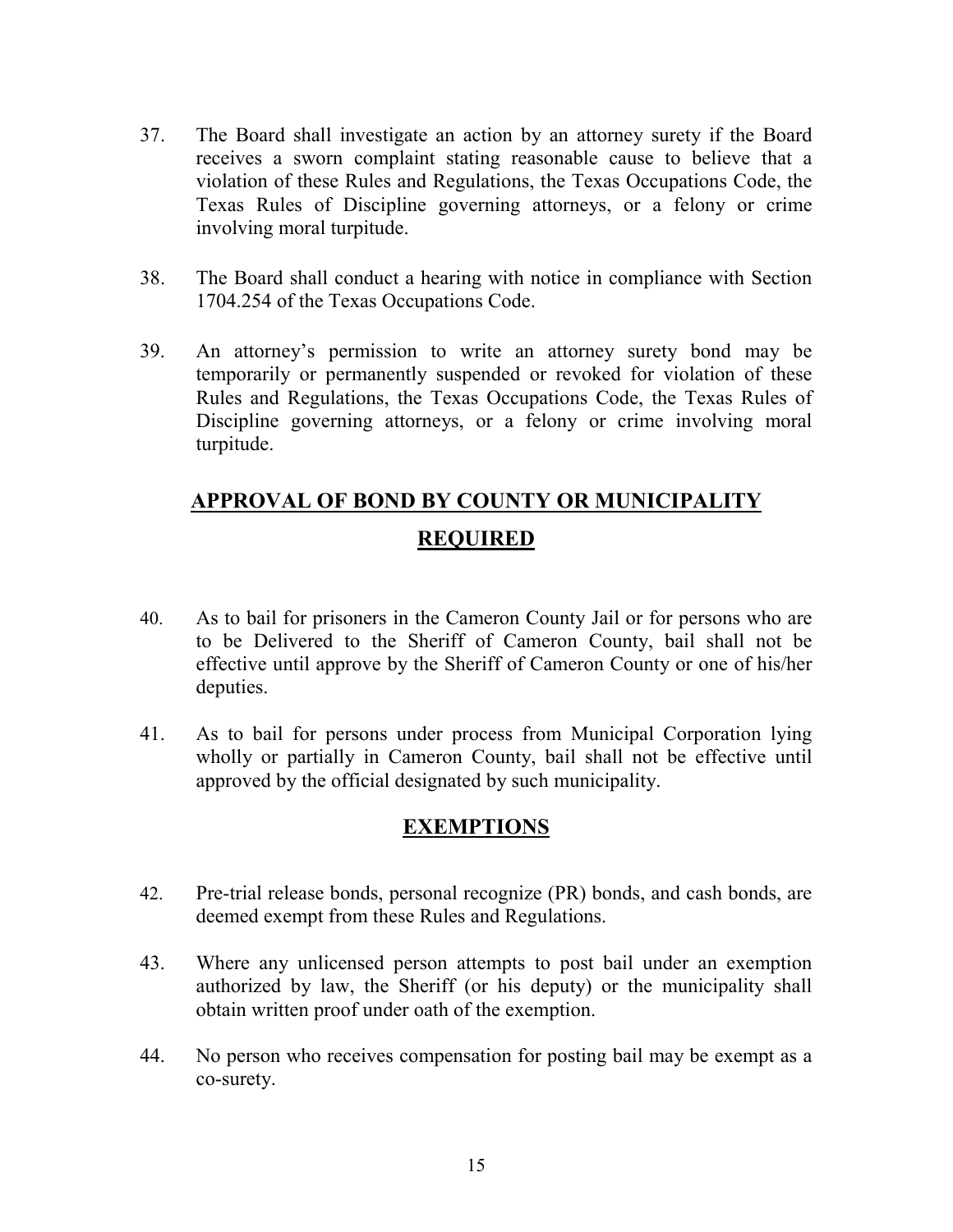# **PROHIBITED CONDUCT**

- 45. No licensee or attorney may engage in the conduct prohibited in the provisions of this section (PROHIBITED CONDUCT) or elsewhere in these Rules.
- 46. A licensee, agent of corporation, employee or agent of a bondsman, or other Person may not:
	- (A) have an office or conduct any bail bonding business in the same office space in which a licensed attorney conducts any part of his/her practice.
	- (B) have an office or conduct bail bond business from any building which has a common entrance or is adjoined to a building where persons in the custody of law enforcement officials are arraigned, processed, or detained.
	- (C) solicit bail bond business in a police station, jail, prison, Cameron County Courthouse, detention facility, or other place where persons in the custody of law enforcement officials are detained. The presence of a licensee, agent or a corporation, employee or agent of a bondsmen, or individual, or person at such location shall create a presumption of solicitation which must be rebutted by the licensee or company.
	- (D) solicit bail bond business in any manner while on city, county, or state property where persons in the custody of law enforcement officials are detained. The presence of a licensee, agent of a corporation, employee or agent of a bondsman, or individual, or person at such location shall create a presumption of solicitation which must be rebutted by the licensee or company.
	- (E) place, or permit to be placed, any advertising at any place where prisoners are examined, processed, or confined. For purposes of this subsection, the dissemination of personal or professional cards shall be deemed advertising.
	- (F) otherwise solicit bail bond business in violation of Section 1704.109 of the Texas Occupations Code.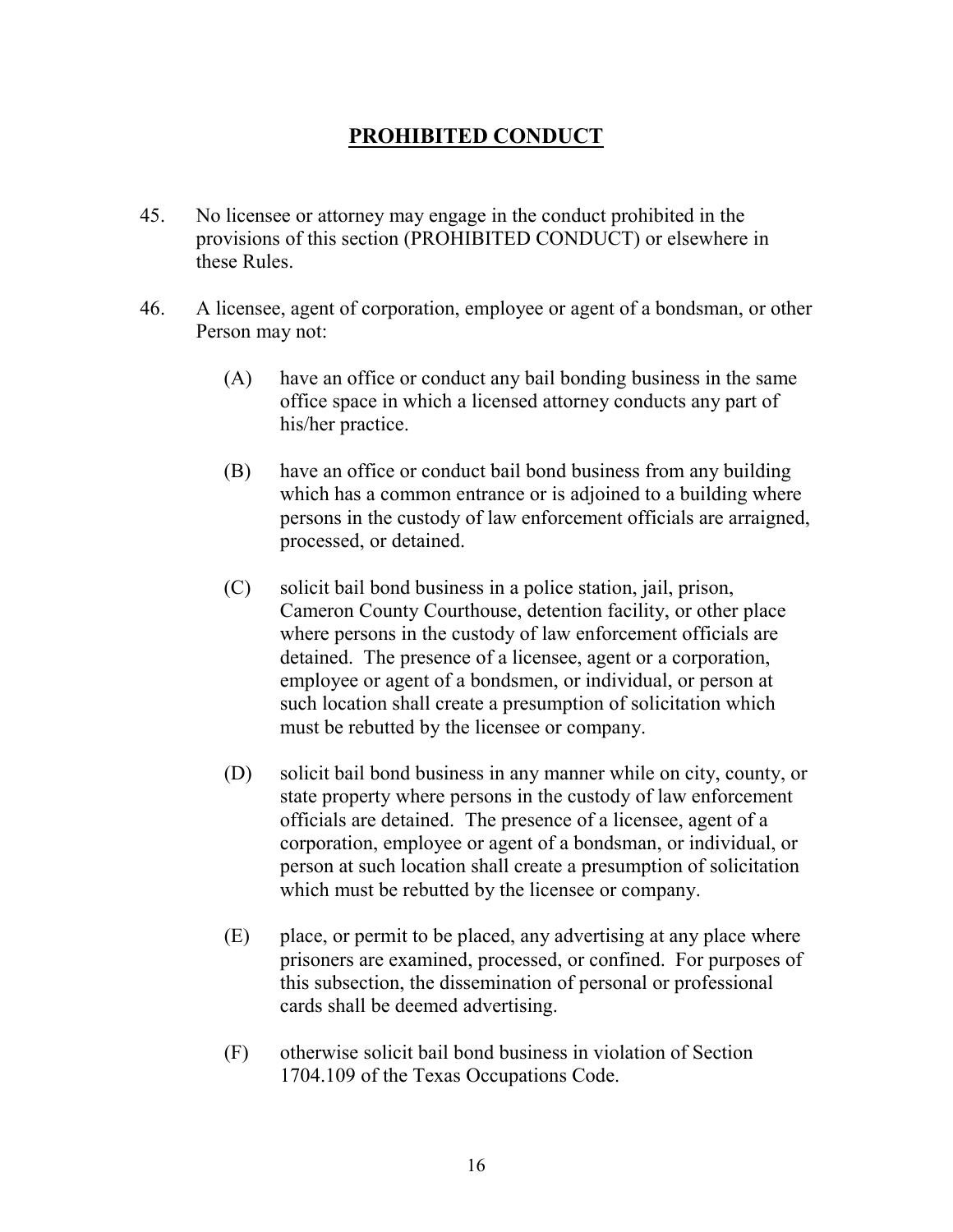- (G) write a bond for a defendant who has an immigration hold; unless the bondsman discloses the difference between a criminal bond and an immigration bond .
- (H) surrender a defendant except through strict compliance with Section 1704.207.
- (I) otherwise violate any provision of Chapter 1704 of the Texas Occupations Code.
- (J) write a bond while insolvent. Insolvency is defined as one having liabilities that exceed the value of ones assets, or having stopped paying one's debts in the ordinary course of business, or being unable to pay them as they fall due.
- (K) fail to fully complete in a legible manner a bail bond receipt or a collateral receipt.
- (L) fail to provide a fully legible copy of such bail bond receipt or collateral receipt to the defendant or the person paying for the bond at the time of payment or partial payment for the bond or the receipt of collateral
- (M) fail to maintain in the defendant's file a copy of the Bail Bond Premium Receipt(s), and if applicable, the Collateral Receipt(s). Forms of these receipts approved by the Board are attached hereto as *Exhibit 1.* and *Exhibit 2*, respectively. The use of these receipts is not required, but highly encouraged. The information contained in these receipts is not required, but highly encouraged. The information contained in these receipts (including the complaint notice found at the bottom of *Exhibit 1*) is required and required to be provided to the customer.
- (N) fail to return collateral as required by Section 1704.301 of the Texas Occupations Code.
- (O) fail to return within twenty-four (24) hours all fees paid by a customer if the bondsman or other person is unable to obtain the release of the defendant.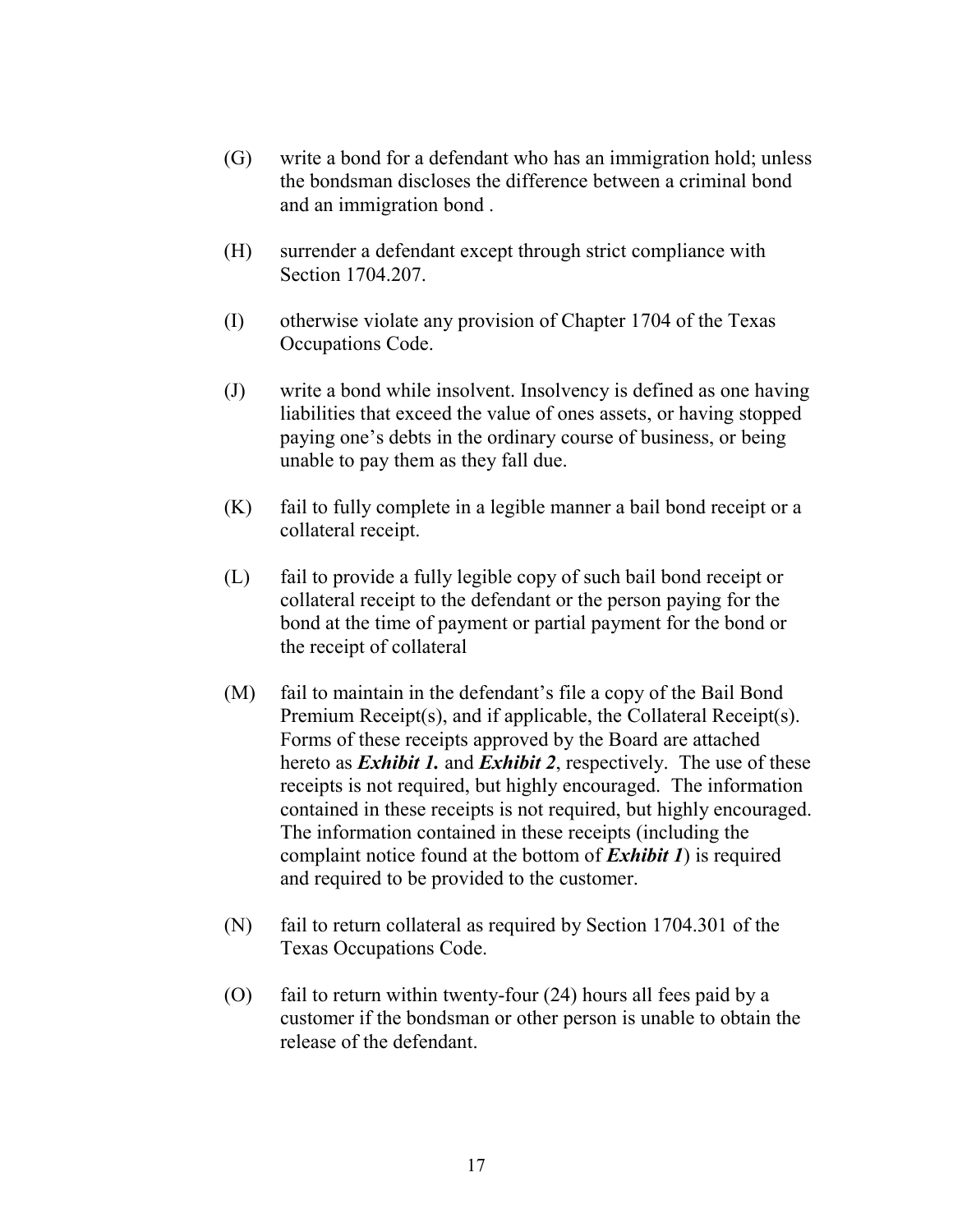- (P) fail to display the *Complaint Notice* in office location where bail bonding business is conducted, attached to these Rules as *Exhibit 3*.
- (Q) fail to comply with the recordkeeping/inspection requirements of these Rules or the Act.
- 47. The prohibitions against solicitation described above do not prohibit advertising. Advertising includes a bail bond licensee's display of advertising or licensee information on a vehicle in the parking lot of a municipal or county jail.
- 48. The failure to comply with the provisions of these Rules or Act shall create a presumption of unfairness and/or fraud against the licensee, agent of the corporation, employee or agent of a bondsman, or other person in the event of any complaint brought to the attention of the Board.
- 49. The Board shall investigate an action if the Board receives a sworn complaint stating reasonable cause to believe that a violation of these *Rules and Regulations* or the Texas Occupations Code has occurred. The Board shall conduct a hearing with notice in compliance with Section 1704.252 of the Texas Occupations Code.
- 50. The potential penalties for engaging in conduct prohibited by these Rules or the Act include, but are not limited to, one or more of the following:
	- (A) A private or public reprimand.
	- (B) Probation under such terms and conditions as deemed appropriate by the Board.
	- (C) The immediate suspension of a license or the right to act as a surety if required by Section 1704.253 of the Texas Occupations Code.
	- (D) The suspension (for a term of days or months or indefinitely) or termination of a license or the right to act as a surety.
	- (E) The suspension until full compliance or full compliance by a date certain with a demand by the Board or Bail Bond Board Administrator.
	- (F) The required return of all or a portion of the fee charged.
	- (G) In the event that the Board finds the conduct prohibited by the Texas Occupations Code has occurred and that the same ways involve criminal activity, the Board or its authorized agent shall refer the same to the Cameron County District Attorney's Office.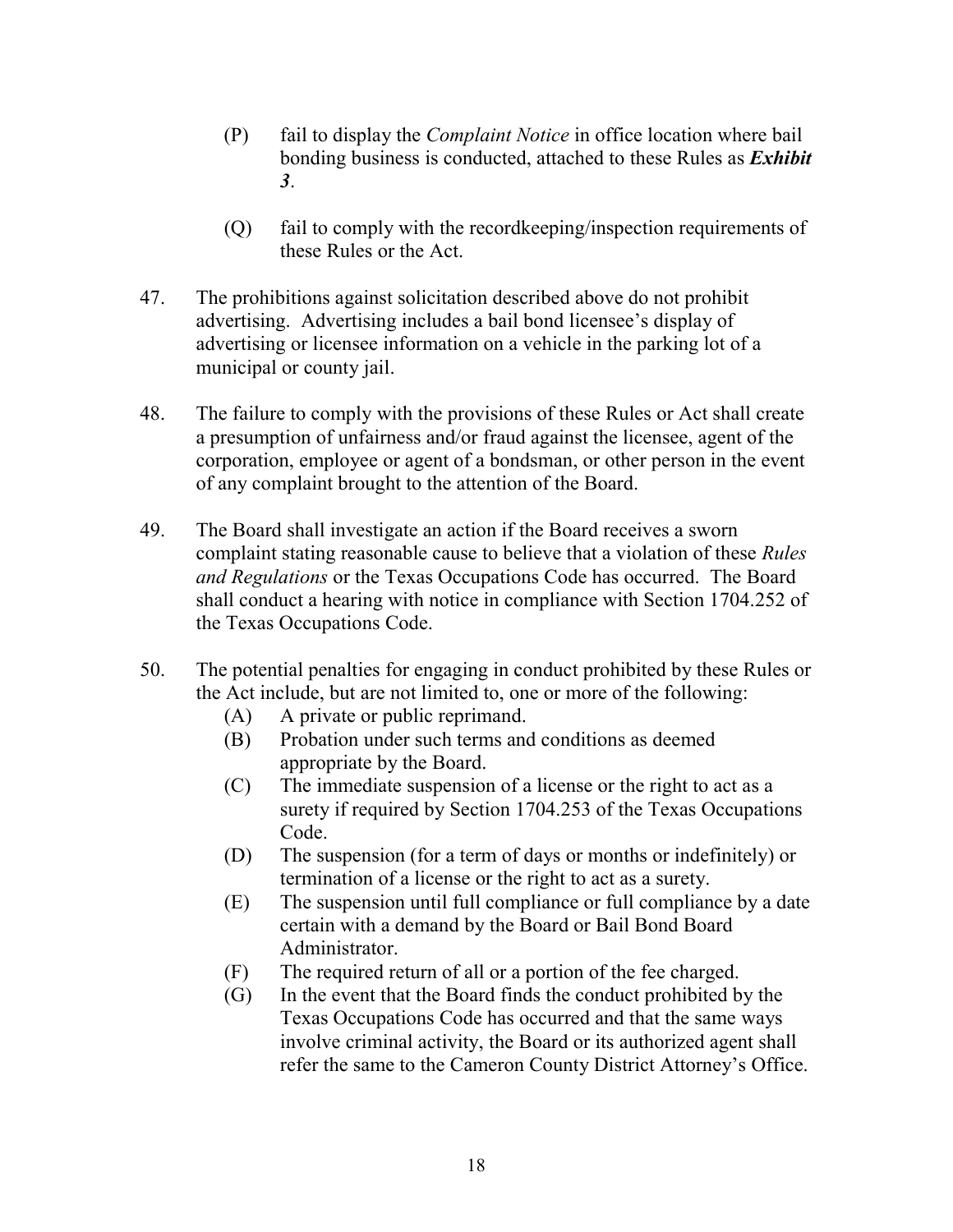### **EFFECT OF BOARD DENIAL OF NEW APPLICATION, RENEWAL APPLICATION, OR SUSPENSION OR REVOCATION OF LICENSE**

- 51. A Board order denying an application for a license or renewal of a license, or suspending or revoking a license, becomes final on the  $31<sup>st</sup>$  day after the date the applicant or license holder receives notice of the order unless the applicant or license holder files an appeal under Texas Occupations Code Section 1704.255.
- 52. A Board order appealed under Texas Occupations Code Section 1704.255 has full force and effect pending determination of the appeal.

# **MISCELLANEOUS PROVISIONS**

- 53. The Board shall publish a list of licensees monthly arranged alphabetically on a rotating basis by proper name and showing the telephone number of each licensee.
- 54. No additional listing shall be permitted to any licensee means at or near any place where prisoners are examined, processed, or confined.
- 55. No sheriff, peace officer, or his deputy or employee, or clerk or deputy clerk of any court will permit any identifying or emphasizing mark to be made on such published list. If the published list were so marked it shall be the responsibility of said peace officer or clerk to obtain a new unmarked list for display.
- 56. No person without a license granted by the Board may be placed on the list or allow him or her name, address, or telephone number to be displayed or provided in any place in which detainees are examined, processed, or confined.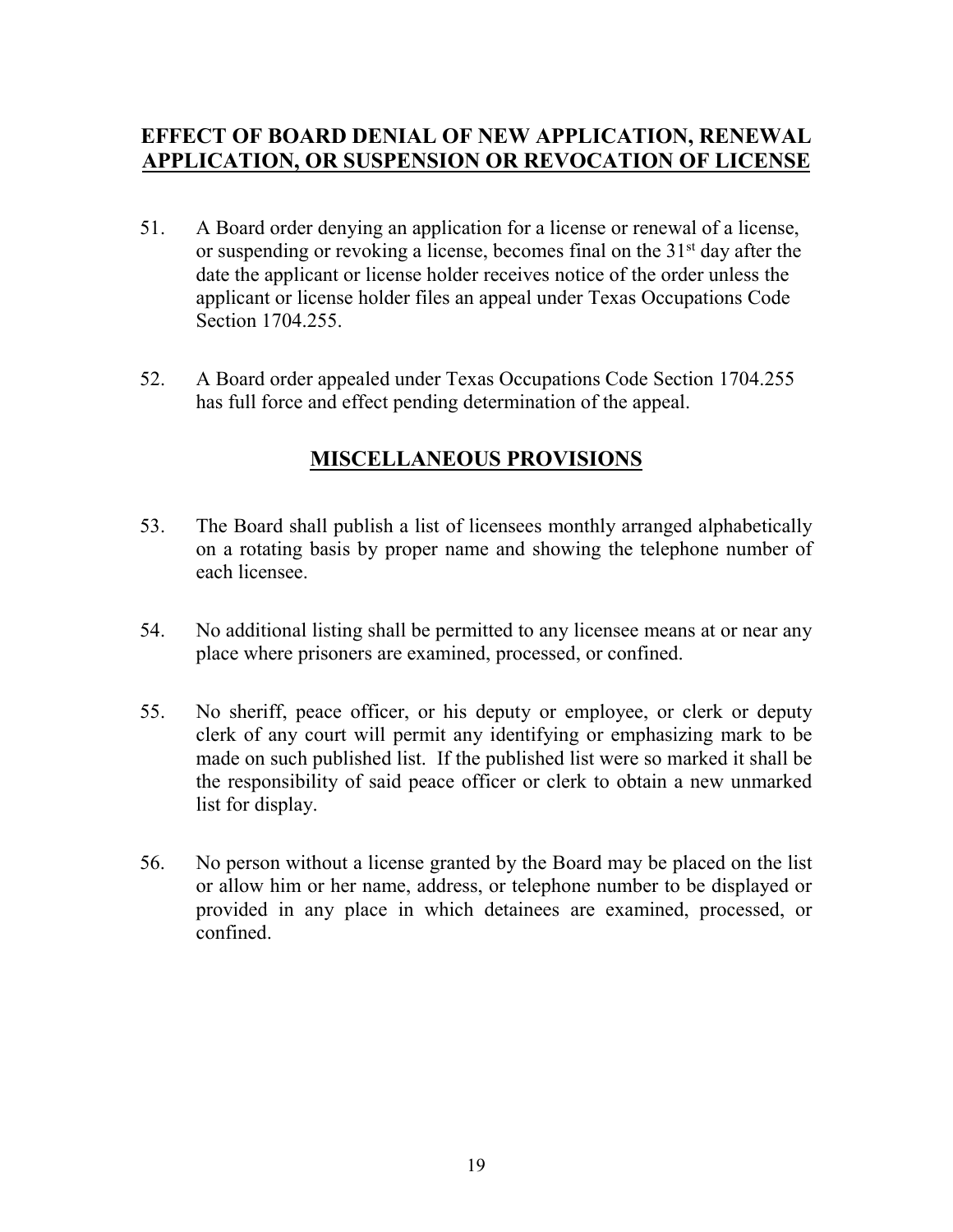- 57. Each Bondsman and company must provide the Bail Bond Administrator with a current street address, mailing address, telephone number, fax number, and email address. There is a presumption of delivery of any correspondence from the Bail Bond Administrator to a bondsman or bail bond company of any document sent by the Bail Bond Administrator to the last known mailing address, fax number, or email address. Changes to any of the information must be provided to the Bail Bond Board Administrator within forty-eight (48) hours of any such change. However, this portion does not modify any Act requirements regarding notice by certified mail.
- 58. The following documents are attached to these Rules:
	- (A) Bail Bond Premium Receipt (Exhibit 1);
	- (B) Collateral Receipt (Exhibit 2); and
	- (C) Complaint Notice (Exhibit 3)
	- (D) Complaint Form (Exhibit 4).